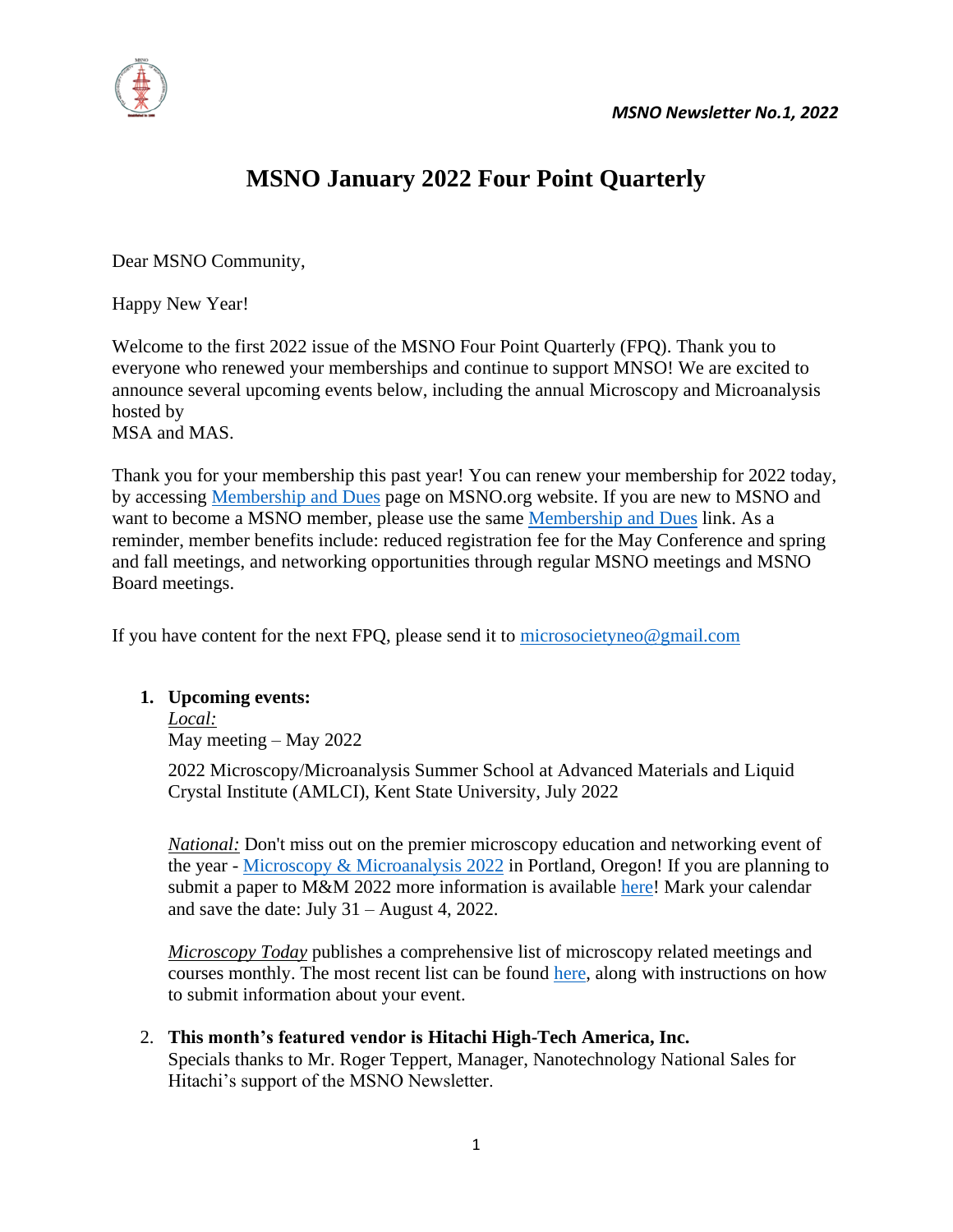

**MSNO Newsletter No.1, 2022** 



# **Cutting-Edge Applications Require Cutting-Edge Instrumentation**

Today's rapidly evolving applications require superior imaging, high throughput, and reliable runtime. Hitachi, the award-winning innovator in Field-Emission SEM, offers a broad range of options for semiconductor, materials, and life science applications. Explore the Hitachi EM portfolio and maximize your analyses with platforms designed for users of all experience levels as well as many configurations to fit your needs and budget.



Request a Virtual Demonstration

## **<sup>@Hitachi High-Tech America, Inc.**</sup>

www.hitachi-hightech.com/us hta-microscopy@hitachi-hightech.com Tel. 800-253-3053

Hitachi Social Innovation is

IERING GOOD

@ 2021 Hitachi High-Tech America, Inc. All rights reserved.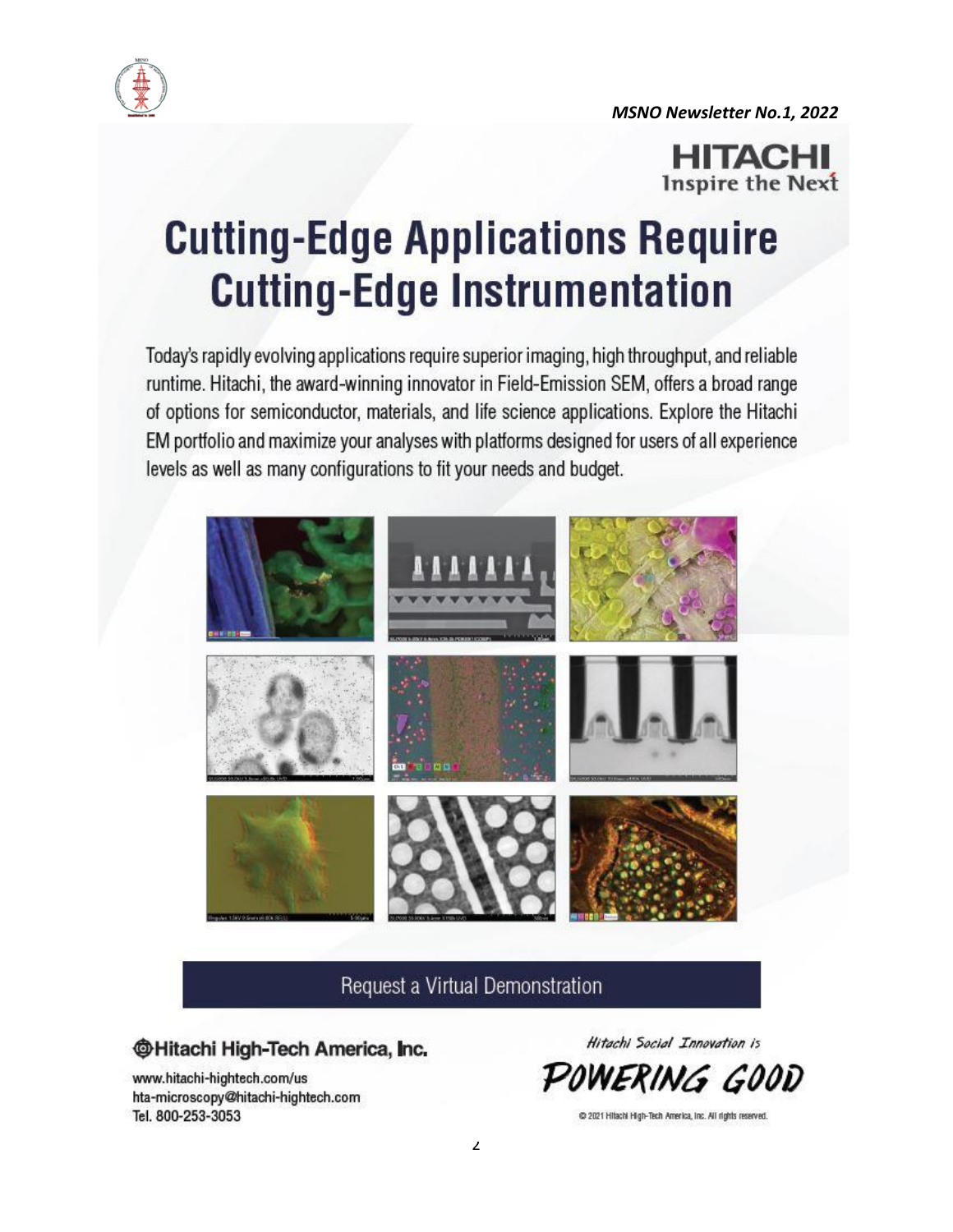

#### *MSNO Newsletter No.1, 2022*

## **3. Facility Highlight:**

Cleveland State University manages a [high-resolution electron microcopy facility](https://sciences.csuohio.edu/physics/research-facilities-0) built around an FEI Inspect F50 scanning electron microscope. In addition to the secondaryelectron detector, the system is equipped with a low kV back-scattered electron detector and a large area Oxford X-Max 80 mm<sup>2</sup> EDS detector. The system is open to both CSU and external users. For access protocols contact Miroslav Bogdanovski [\(m.bogdanovski@csuohio.edu\)](mailto:m.bogdanovski@csuohio.edu).



## **4. Early Career Research Highlight**

*Taban Larimian, Ph.D. candidate, Mechanical Engineering, Cleveland State University (CSU)*.

Taban has been working on the use of spark plasma sintering and laser selective melting as methodologies for synthesizing or enhancing the properties of complex alloys. She is using scanning electron microscopy (SEM) to study the microstructure of different metals, metallic alloys and metal matrix composites. During the past 5 years she has used CSU's SEM lab extensively to collect imaging and energy dispersive spectroscopy (EDS) data to support 7 peer-reviewed papers and 2 book chapters that she has authored or co-authored. Data collected from SEM and EDS has been crucial for her research work and having unrestricted and frequent access to the SEM lab expedited her research. Several of Taban's papers are listed below:

- 1. T. Larimian, B. AlMangour, D. Grzesiak, G. Walunj, and T. Borkar, Effect of Laser Spot Size, Scanning Strategy, Scanning Speed, and Laser Power on Microstructure and Mechanical Behavior of 316L Stainless Steel Fabricated via Selective Laser Melting, J. Materials Engineering and Performance, DOI:10.1007/s11665-021-06387-8, Nov. 2021.
- 2. M.U.F. Khan, T. Larimian, T. Borkar, and R.K. Gupta, Corrosion Behavior and Hardness of Binary Mg Alloys Produced via High-Energy Ball-Milling and Subsequent Spark Plasma Sintering, Corrosion, Vol. 77 (2), 2021, 228-241.